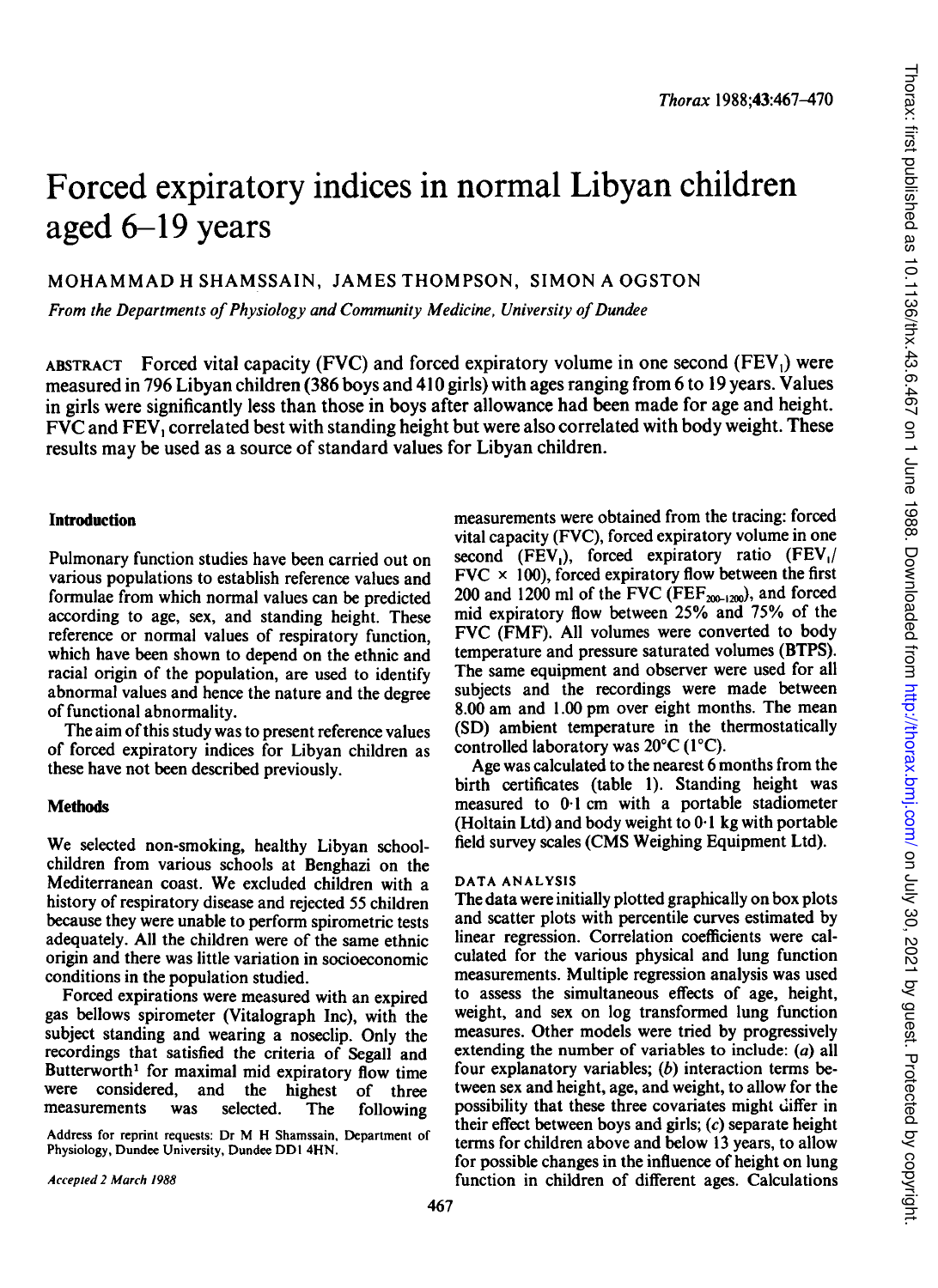| Table 1<br>Age distribution of the children in the study |          |          |          |    |          |          |          |          |          |          |          |          |          |          |
|----------------------------------------------------------|----------|----------|----------|----|----------|----------|----------|----------|----------|----------|----------|----------|----------|----------|
| Age(y)                                                   |          |          |          |    | 10       | 11       |          |          | 14       | 15       | 16       |          | 18       | 19       |
| Boys (n)<br>Girls (n)                                    | 30<br>23 | 26<br>25 | 22<br>28 | 27 | 19<br>23 | 22<br>25 | 37<br>23 | 28<br>23 | 20<br>22 | 31<br>26 | 41<br>39 | 32<br>44 | 28<br>52 | 29<br>30 |

Table <sup>1</sup> Age distribution of the children in the study

were performed with the Statgraphics computer program2 and GLIM.3

#### Results

The correlation coefficients between physical and lung function measurements are shown in table 2. FEV, and FVC were highly correlated with each other and both were highly correlated with age, standing height, and body weight. FEF and FMF showed moderate correlations with these variables whereas FEV,% VC was independent.

Table 3 shows the values of the coefficient of determination  $(R<sup>2</sup>)$  obtained with several simple and multiple regression models. Of the explanatory variables investigated, height showed the strongest correlations with all the lung function indices. Sex differences were small in relation to the variation explained by height. After age and height have been allowed for, the difference between boys and girls was still evident. Inclusion of age as an additional variable in the multiple regression equations after height and sex had been fitted gave a further small increase in the coefficient of determination.

The more complicated models (i-iii under "Data analysis" above) did not change the coefficients of determination appreciably. A simple regression model using height as the predictor variable appears to give a reasonable description of the observed data for most of the measures. Figures <sup>1</sup> and 2 show selected estimated percentile curves based on height only. For

Table 2 Correlation matrix of physical and lung function measures for boys and girls

|            | Age | Weight | Height         | FVC            | FEV.           | FEF            | FMF            |
|------------|-----|--------|----------------|----------------|----------------|----------------|----------------|
| Age        |     | 0.818  | 0.925          | 0.906          | 0.896          | 0.630          | 0.735          |
|            |     | 0.824  | 0.877<br>0.876 | 0.837<br>0.880 | 0.823<br>0.860 | 0.525          | 0.658          |
| Weight     |     |        | 0.844          | 0.836          | 0.816          | 0.550<br>0.473 | 0.690<br>0.602 |
| Height     |     |        |                | 0.924          | 0.912          | 0.612          | 0.740          |
|            |     |        |                | 0.881          | 0.862          | 0.542          | 0.670          |
| <b>FVC</b> |     |        |                |                | 0.978          | 0.650          | 0.772          |
|            |     |        |                |                | 0.945          | $0.590 -$      | 0.702          |
| FEV.       |     |        |                |                |                | 0.685          | 0.816          |
|            |     |        |                |                |                | 0.734          | 0.827          |
| FEF        |     |        |                |                |                |                | 0.644          |
|            |     |        |                |                |                |                | 0.731          |

FVC—forced vital capacity; FEV<sub>1</sub>—forced expiratory volume in one second; FEF—forced expiratory flow; FMF—forced mid expiratory flow.

every centimetre increase in standing height FVC increased 2.17% in boys and 2.42% in girls. FEV, on $\rightleftarrows$ the other hand increased 2 28% and 2-41% in boys and girls respectively. A slightly improved prediction $\Rightarrow$ is possible for most of the indices if age is also included<sup> $\times$ </sup> in the multiple regression equation. Table 4 shows the  $\overline{\omega}$ coefficients resulting from multiple regression of log lung function on height, age, and sex. For example, originated log  $\text{FVC} = -1.781 + 0.0148(\text{HT}) + \text{O}$ predicted  $log$  FVC =  $-1.781 + 0.0148(HT)$  $0.0405(AGE) - 0.157$  (if SEX = female). The FEF and FMF data as well as enlarged versions of figures  $1 \subseteq$ and 2 are available from the authors.

Lung function values increased progressively with  $\frac{a}{b}$ age in boys and girls. Being dependent on body size,  $\infty$ they levelled off in girls at the age of 15 years and in<sup> $\tilde{\infty}$ </sup> boys at the age of 18 years.

#### Discussion

The changes in lung function indices with age and the  $\{$ pattern of correlations found among our variables were broadly similar to those found by Dickman et  $al\breve{\exists}$ in American children,<sup>4</sup> by Sliman *et al* in Jordanian children,<sup>5</sup> and by Deshpande et al in Indian children.<sup>6</sup> $\overline{6}$ 

The Libyan children in our study had FVC and  $\frac{1}{x}$ FEV<sub>1</sub> values about 20% lower than the values predic- $\frac{3}{5}$ ted from the regression equations derived from Jor- $\frac{\omega}{\alpha}$ danian children. This may be due to the effect of

Table 3 Coefficients of determination  $(R^2)$  obtained in multiple regression analysis (percentages)

|                                   | Dependent variable (log transformed) |          |            |            |        |  |  |
|-----------------------------------|--------------------------------------|----------|------------|------------|--------|--|--|
| Explanatory<br>variables          | <b>FVC</b>                           | FEV,     | <b>FEF</b> | <b>FMF</b> | ¢<br>ၘ |  |  |
| Age                               | 72.5                                 | 72.2     | 44.0       | $51 - 7$   | 504    |  |  |
| НŤ                                | $80 - 6$                             | 79.0     | 50.9       | 54.8       |        |  |  |
| WT                                | $65 - 1$                             | 63.5     | $36-1$     | $43 - 7$   |        |  |  |
| <b>Sex</b>                        | 2.9                                  | 2.6      | $2 - 1$    | $1-1$      | ς      |  |  |
| Sex, age                          | 78-1                                 | $77 - 2$ | 49.8       | 54.2       |        |  |  |
| Sex, height                       | $82 - 0$                             | 80.2     | 52.2       | $55 - 1$   |        |  |  |
| Sex, weight                       | 68.5                                 | 66.9     | 39.2       | 44.9       | anesr. |  |  |
| Sex, height, age, weight          | $82 - 7$                             | $80-9$   | 52.5       | 55.4       |        |  |  |
| Sex, height, age                  | $84 - 7$                             | 83.2     | $55-3$     | $57 - 7$   |        |  |  |
| Sex, weight, age                  | $81 - 0$                             | 79-8     | $51 - 5$   | $55 - 5$   |        |  |  |
| Sex, height, weight               | 84.9                                 | $83 - 4$ | $55-3$     | $57 - 8$   |        |  |  |
| Sex* (height, age, weight)        | 85.3                                 | 83.8     | $56 - 2$   | $58 - 3$   |        |  |  |
| Sex, height, age, weight,<br>HtA+ | 84.9                                 | $83 - 4$ | $55-3$     | $58 - 0$   | nanain |  |  |

\*Fits separate height, age, weight terms for each sex.

Fits separate height, age, weight terms for each sex.<br>  $\frac{1}{2}$ Fits sex, height, age, weight plus a separate height term for age O<br>  $>$ 13 years (HtA).<br>
Abbreviations as in table 2.  $>$  13 years (HtA).

Abbreviations as in table 2.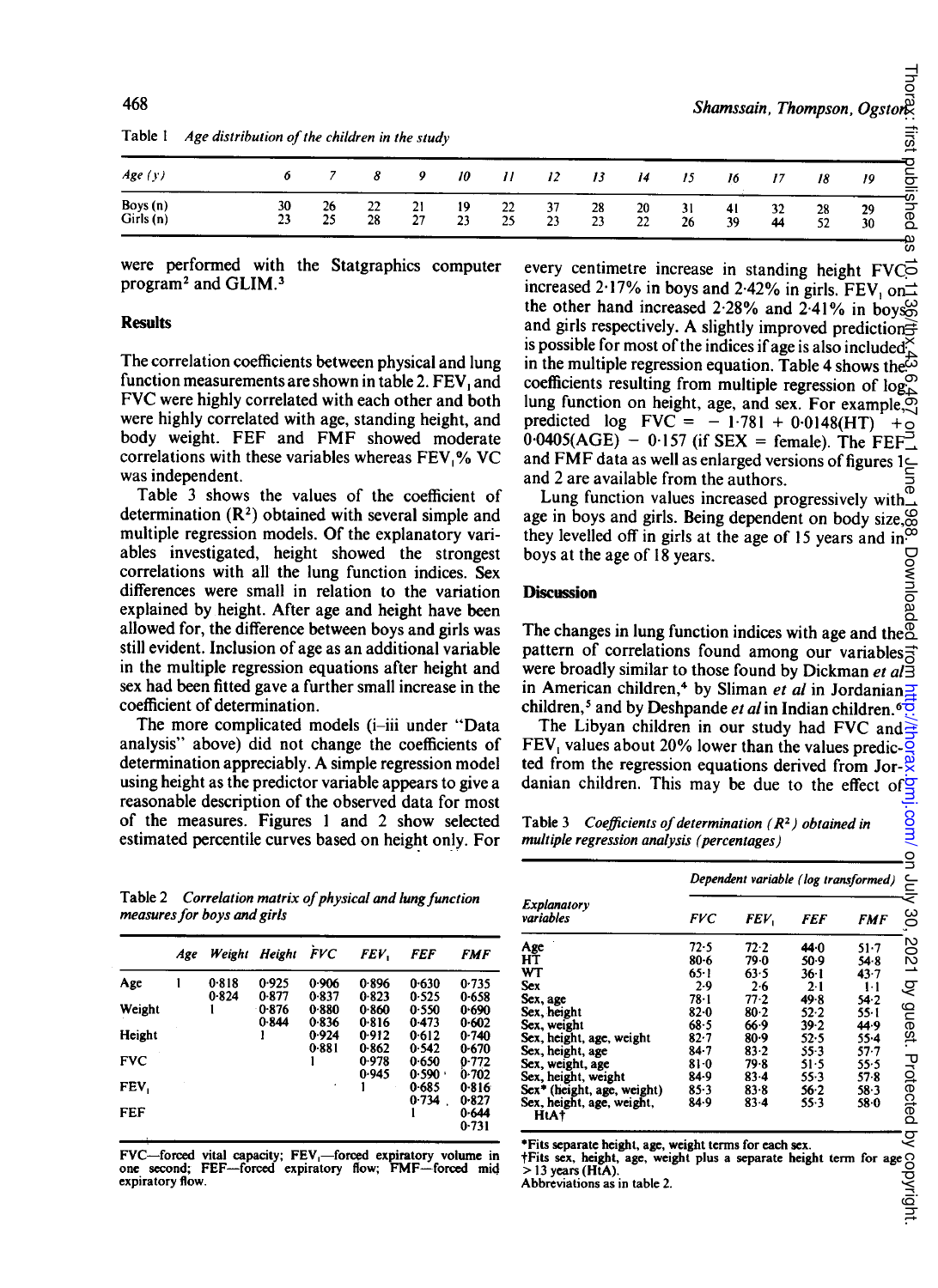

Fig  $1$  Percentile curves of forced vital capacity (FVC) plotted against standing height (Ht, cm). (a) boys (log  $FVC = 0.021Ht-2.257, r = 0.919, SEE = 0.00052); (b)$ girls (log  $FVC = 0.023Ht-2.693$ ,  $r = 0.894$ ,  $SEE = 0.00064$ .

Fig 2 Percentile curves of one second expiratory volume  $(FEV<sub>t</sub>)$  plotted against standing height (Ht, cm). (a) boys  $(log FEV_1 = 0.022Ht-2.567, r = 0.910, SEE = 0.00058);$ (b) girls (log  $FEV_1 = 0.023H_1 - 2.810$ ,  $r = 0.872$ )  $SEE = 0.00074$ .